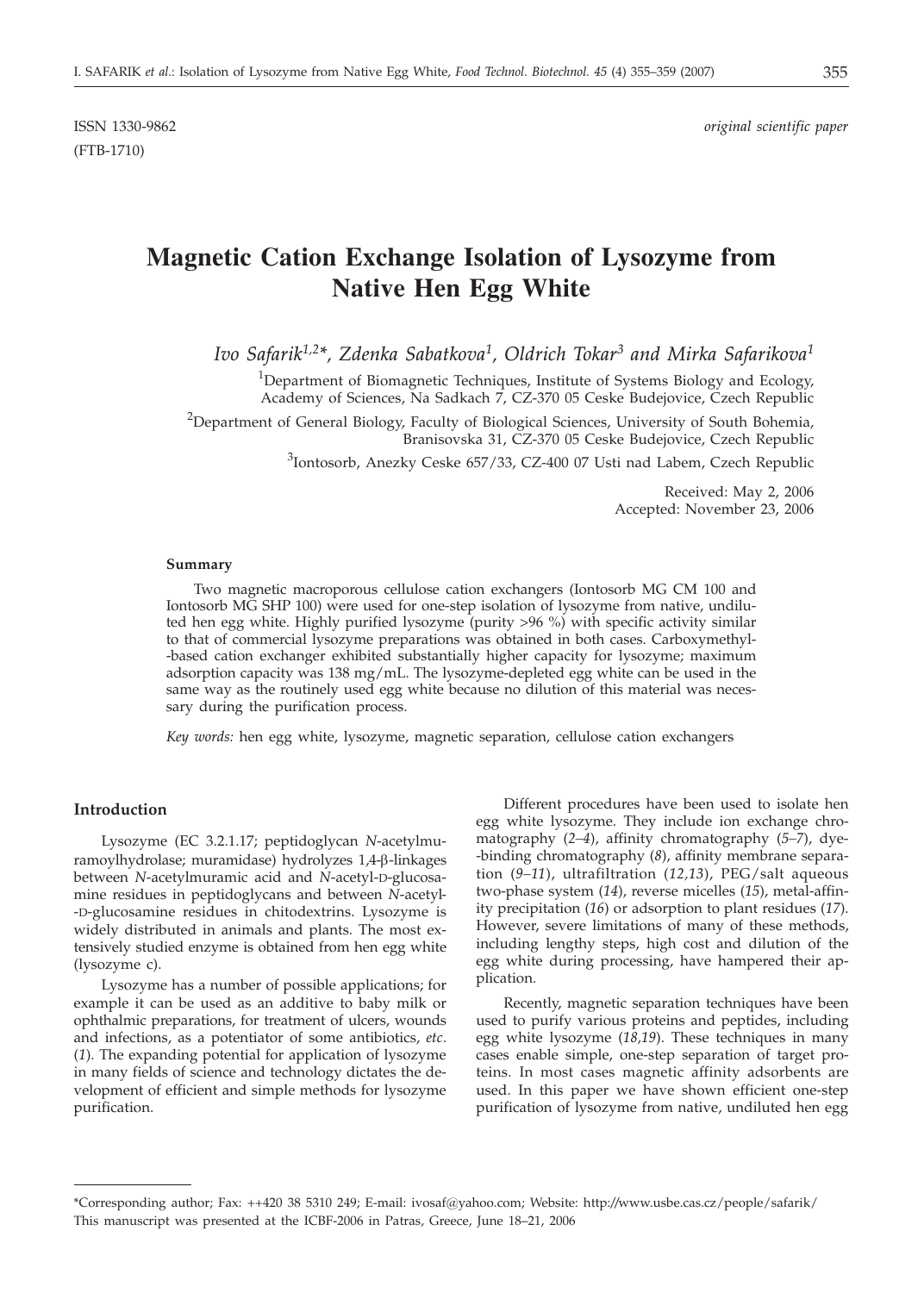white using newly developed, commercially available magnetic ion exchangers.

## **Materials and Methods**

## *Materials*

The magnetic cation exchange adsorbents (Iontosorb MG CM 100 and Iontosorb MG SHP 100, particle size 50–80 mm) were obtained from Iontosorb, Usti nad Labem, Czech Republic. Highly purified hen egg white lysozyme was from Fluka, Germany (declared specific activity of 82 800 U/mg), while iron(II,III) oxide (magnetite) was from Aldrich, USA. Lyophilized *Micrococcus luteus* cells were from Serva, Germany. Common chemicals were from Lachema, Czech Republic. Hen eggs were obtained from a local market. The separated egg whites from several eggs were mixed carefully and the homogeneous material was filtered through a cheesecloth (Uhelon, produced by Silk and Progress, Czech Republic).

#### *Preparation of magnetic microporous cellulose beads*

The mixture of modified viscose cellulose and magnetite microparticles was added under intensive stirring into water non-miscible organic solvent and after heating to 60 °C the mixture was stirred for another 45 min. The formed magnetic macroporous cellulose particles, still in the xanthogenate form, were separated and then the hydrolysis process was performed. The beads were washed with distilled water until the pH was 7.0±0.2. Strongly and weakly acidic cation exchangers were prepared using the standard procedures used for the preparation of cation exchangers from microcrystallic cellulose (*20*). During syntheses, sulphohydroxypropyl and carboxymethyl groups were attached to the basic cellulose matrix. In both cases the reaction was preformed at 50 °C for 3–5 hours. The beads were stored in 20 % ethanol solution at 4 °C.

# *Magnetic cation exchange separation of lysozyme*

Magnetic cation exchanger (0.5 mL, settled volume) was added to 5 mL of the filtered egg white; usually no pH adjustment was necessary because of its appropriate value (pH around or slightly above 9). In exceptional cases pH was adjusted to 9.0 with ammonium hydroxide. The suspension was slowly mixed on a rotary mixer (Dynal, Norway) for 2 h. Then magnetic particles were separated on a test-tube magnetic separator MPC-L (Dynal, Norway) and the egg white was removed carefully using a Pasteur pipette. The magnetic ionex particles were repeatedly washed with water until almost no protein was detected in the washings. The adsorbed lysozyme was eluted with 5 mL of sodium chloride solution (0.5 mol/L) for 30 min.

#### *Analytical cation exchange chromatography*

Lysozyme purity was checked using an FPLC system (Pharmacia, Sweden), which comprised LCC-500 controller and two P500 pumps. The chromatography was carried out on a Mono S HR 5/5 column using 0.05 M acetate buffer, pH=4.4, as a mobile phase A, and the same buffer containing 1 M sodium sulphate as a mobile

phase B. The flow rate was 1 mL/min. The elution profile was monitored at 280 nm with diode array detector (Agilent 1100 Series, Agilent, USA). Spectra between 190 and 400 nm were collected throughout the chromatography run.

#### *Polyacrylamide gel electrophoresis*

Sodium dodecyl sulphate polyacrylamide gel electrophoresis (SDS-PAGE) was performed as described by Laemmli (21) using a 12 % resolving gel and a 5 % stacking gel. Protein bands were stained with Coomassie Brilliant Blue R-250.

#### *Equilibrium adsorption isotherms*

Aliquots of 0.1 mL volume of settled ion-exchanger equilibrated with 50 mM sodium bicarbonate buffer, pH=9.2, were added to a series of test tubes. To each tube 3 mL of lysozyme solution (concentration of 0.2–6.0 mg/mL; dissolved in the same buffer) were added. The tubes were sealed and rotated overnight at 4 °C and then the supernatant was assayed at 280 nm for protein concentration. Using mass balance, the amount of lysozyme adsorbed to magnetic ion-exchanger was determined.

#### *Protein determination and enzyme assays*

Concentration of lysozyme in eluted fractions was determined by the spectrophotometric measurements (absorbance at 280 nm) in a Cintra 20 UV-VIS spectrophotometer (GBC, Australia) using the absorption coefficient of 2.64 mL/(mg·cm) (*3,22*). Protein determination in crude solutions was carried out using the Bradford reagent (Sigma, USA) with either bovine serum albumin or ovalbumin as standards.

Lysozyme was assayed by adding enzyme solution (25  $\mu$ L) to a 1.7-mL glass cuvette containing a suspension of lyophilized *Micrococcus luteus* cells (20 mg/mL) in phosphate buffer, pH=6.3 (1.5 mL). Enzyme activity was measured spectrophotometrically (30 °C) at 450 nm by monitoring the reduction in turbidity caused by the lysis of the cells by lysozyme. Results are expressed in units of enzyme activity where 1 unit is defined as the amount of enzyme causing a decrease in absorbance of 0.001 per min (*23*).

#### **Results**

New types of magnetic ion exchangers based on macroporous bead cellulose (distributed under the trademark Perloza®) have been developed and used throughout this work. Perloza is a hydrophilic, highly porous regenerated cellulose with heterogenous matrix (partially microcrystalline) and with polymer structure stabilized by hydrogen bonds only (there is no covalent cross-linking). This bead cellulose is produced in several porosity types and various particle sizes. Magnetic macroporous bead celulose (Perloza MG) is produced with the same technology as the classic macroporous bead cellulose (Perloza MT) with the only difference that Perloza MG has magnetite microparticles (30 %, related to dry matter) built in its matrix. The magnetite particles are homogeneously distributed in the cellulose matrix (see in Fig. 1).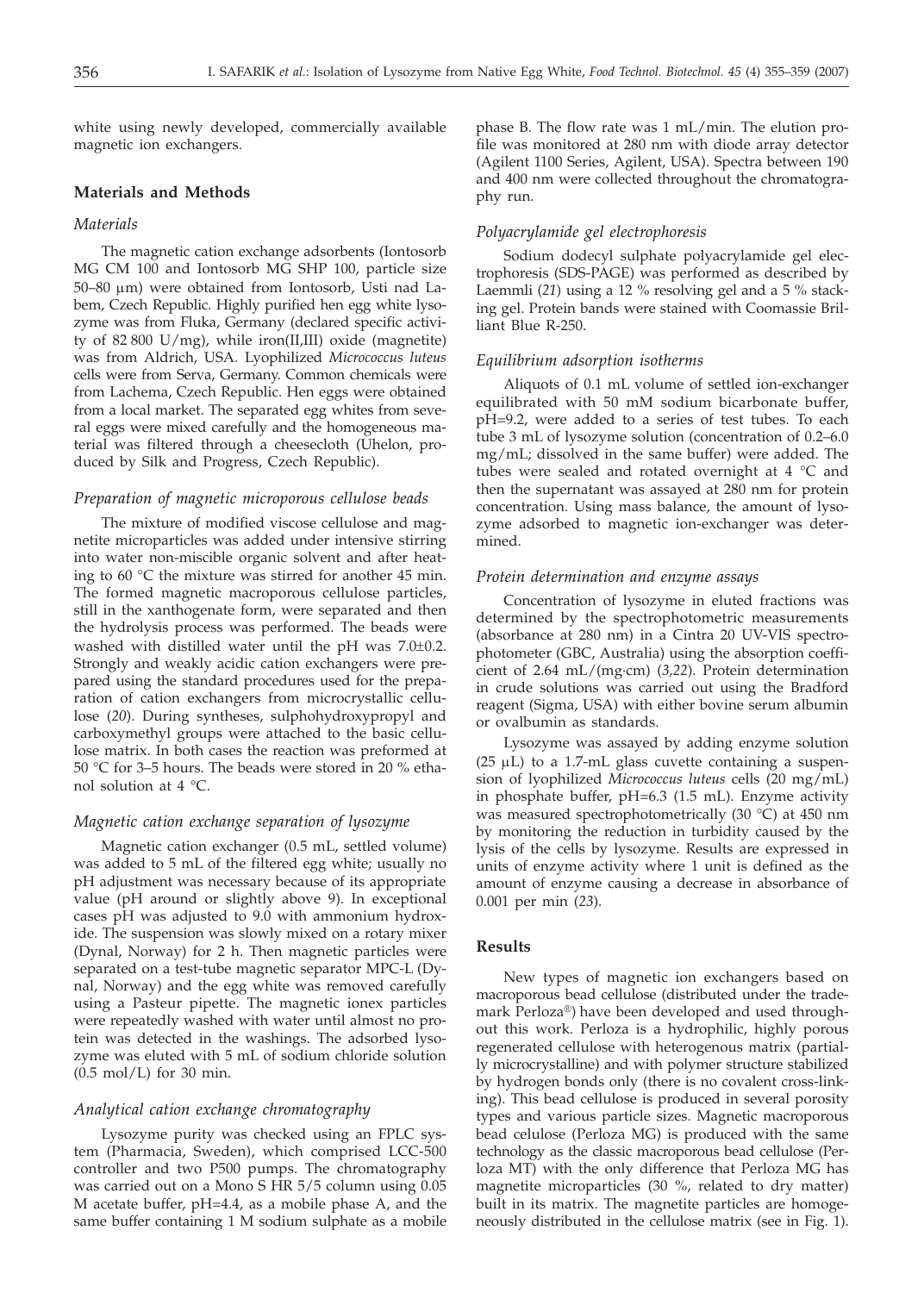

**Fig. 1.** Scanning electron microscopy of magnetic macroporous bead cellulose. Magnification: A – 300×, B – 1000×

The presence of magnetite within the bead structure enables simple magnetic manipulation with these adsorbents.

Several derivatives of Perloza MG, known as Iontosorb MG, are currently available on the market. Two magnetic cation exchangers, namely Iontosorb MG SHP 100 (strongly acidic cation exchanger) and Iontosorb MG CM 100 (weakly acidic cation exchanger), were used in the course of subsequent experiments.

The separation experiments were performed with native egg white, without any dilution. The egg white was filtered through the cheesecloth in order to remove particulate matter (*e.g*. chalazae) and then it was mixed with appropriate cation exchanger. Usually no adjustment of the egg white pH value was necessary due to its natural slightly alkaline reaction (pH around or above 9). After finishing the adsorption process, magnetic beads were easily separated from the mixture using a magnetic separator or NdFeB permanent magnet. The repeated washing of the cation exchangers was done with distilled water; approximately 15 washing steps (using 5 mL of water each time) were necessary. Sodium chloride solution (0.5 mol/L; 5 mL) was used to elute the adsorbed lysozyme. The lysozyme purity was checked with FPLC (see Fig. 2). It can be clearly seen that both cation exchangers enabled very efficient isolation of a very pure lysozyme. The accompanying proteins present in the first major peak were almost completely eliminated during the isolation process. The purity of the separated lysozyme was more than 96 % in both cases, when calculation was based on the peak areas. The high purity of the separated lysozyme can also be observed on the diode- -array detector spectral analysis of the eluted lysozyme peak (see Fig. 3). Five spectra scans of the lysozyme



**Fig. 2.** Fast protein liquid chromatography of original egg white (top), eluate from Iontosorb MG CM 100 (middle) and eluate from Iontosorb MG SHP 100 (bottom)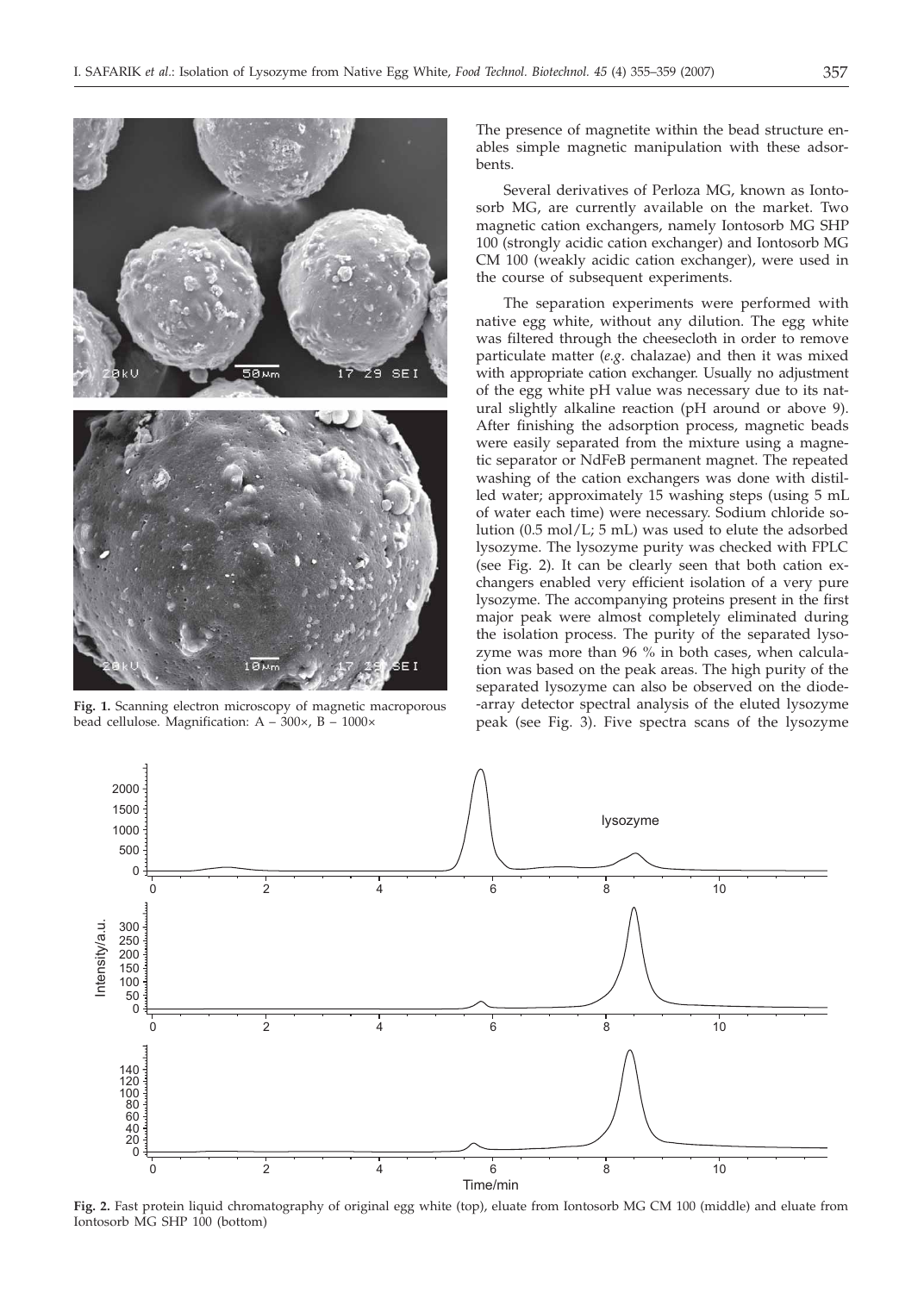

**Fig. 3.** Set of five overlapping spectra of a lysozyme peak (retention time 8.424 min; see Fig. 2) between 190 and 400 nm obtained after Iontosorb MG SHP 100 isolation. The spectra were taken at 8.068, 8.255, 8.415, 8.575 and 8.735 min, respectively

peak (Iontosorb MG SHP 100 used as a cation exchanger) taken between 8.068 and 8.735 min (*i.e*. covering the whole peak) clearly demonstrate the lysozyme purity. High purity of the isolated lysozyme was also confirmed by SDS electrophoresis in polyacrylamide gel. One main very intensive band corresponding to lysozyme was observed, which was accompanied by a very faint band of accompanying proteins (Fig. 4). Both the commercial pure lysozyme and the isolated lysozyme gave similar electrophoretic pattern. Lysozyme was isolated in the active form, as checked by the enzyme assay using lyophi-



**Fig. 4.** Electrophoretic patterns of egg white proteins and lysozyme isolated by Iontosorb MG CM 100. Lane 1, molecular mass markers; lane 2, egg white  $(9.3 \mu g)$  of proteins loaded); lane 3, egg white after finishing the adsorption process  $(8.1 \mu g)$ of proteins loaded); lane 4, lysozyme after elution from Iontosorb MG CM 100 (8.75 µg of proteins loaded); lane 5, commercial lysozyme (Fluka, Germany, 12 µg of proteins loaded). Arrow indicates the lysozyme position

lized *Micrococcus luteus* cells as a substrate; its specific activity was comparable to the specific activity of commercial lysozyme.

From the chromatogram in Fig. 2, it can be seen that the recovery of lysozyme (under identical conditions) was higher in the case of carboxymethyl-based cation exchanger. The binding capacity of both adsorbents was further studied in equilibrium adsorption experiments (see Fig. 5). Using both linear and non-linear regression calculations it is obvious that the adsorption isotherms could be described by the Langmuir equation:

$$
q_{\text{eq}} = \frac{Q_{\text{max}}bC_{\text{eq}}}{1 + bC_{\text{eq}}}
$$

where *Q*max is maximum adsorption capacity of the adsorbent (mg/mL),  $b$  is a constant related to the affinity of the binding sites (L/mg), *C*eq is the concentration of the free (unbound) lysozyme (mg/mL) and  $q_{eq}$  is the amount of lysozyme bound to volume unit of adsorbent (mg/mL). Maximum adsorption capacities for lysozyme were calculated for both cation exchangers; this value for Iontosorb MG CM 100 is 138 mg/mL and for Iontosorb MG SHP 100 it is 61 mg/mL. These data correspond to the chromatography measurements.



**Fig. 5.** Equilibrium adsorption isotherms of hen egg white lysozyme using Iontosorb MG CM 100  $(\triangle)$  and Iontosorb MG SHP 100 ( $\blacksquare$ ) as adsorbents.  $C_{eq}$  – equilibrium liquid-phase concentration of the unadsorbed (free) lysozyme; *q*eq – equilibrium solid-phase concentration of the adsorbed lysozyme

# **Discussion**

Magnetic separations represent an efficient tool for the isolation of proteins and peptides (*18*). In most cases different types of magnetic affinity adsorbents have been used and the separations were performed in the laboratory scale.

Lysozyme has been selected several times as an interesting model enzyme for the development of magnetic separation procedures (*18*). Usually diluted egg white or partially purified lysozyme were used as the starting materials. The use of native, undiluted egg white for magnetic separation of lysozyme has not been described yet. In this paper, however, new, commercially available magnetic cellulose cation exchangers were successfully used for this purpose. Magnetic properties of the particles enabled simple magnetic separation of the adsor